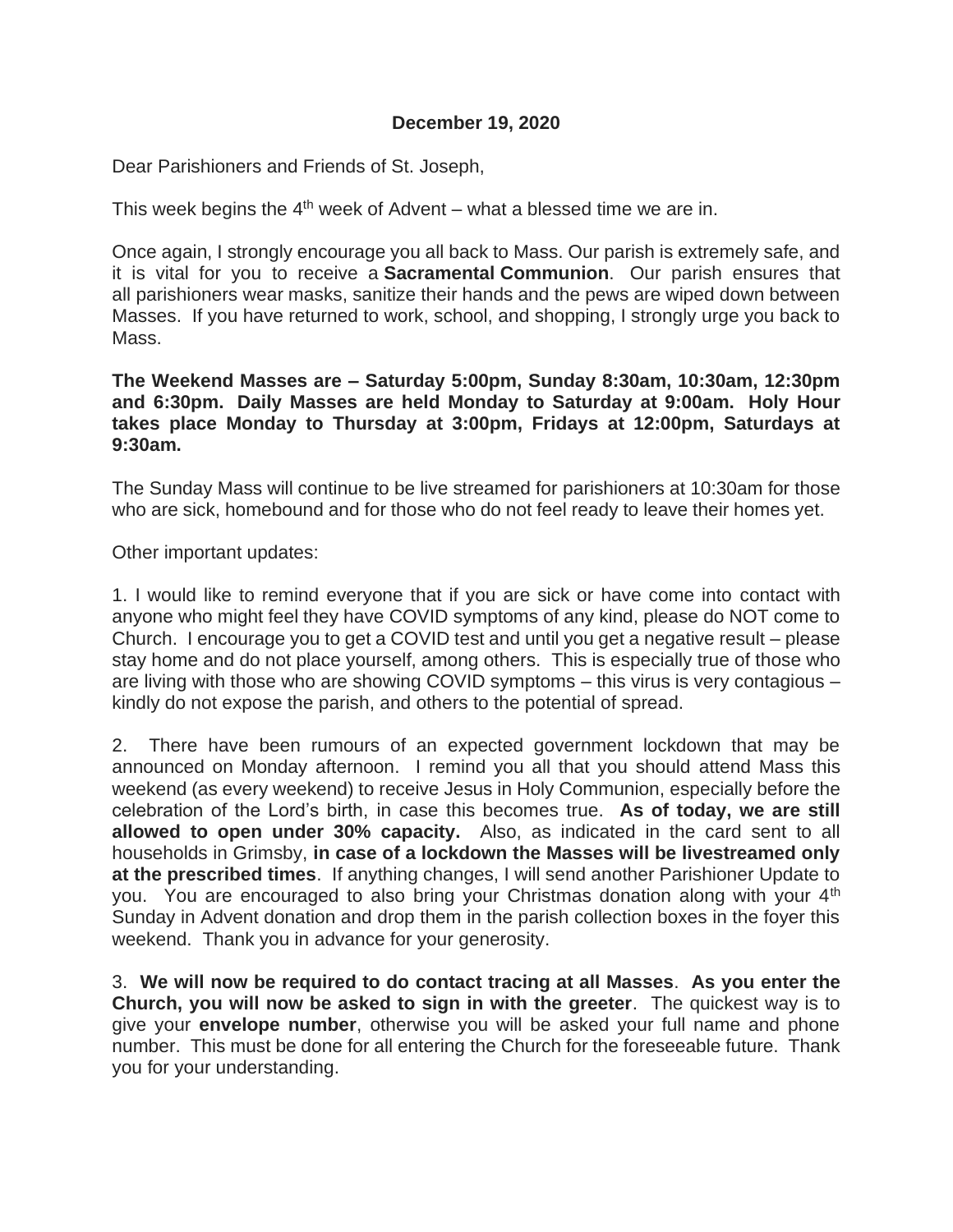4. As was mentioned in last week's update - the last celebration of Reconciliation before Christmas will take place this afternoon from 3:00-4:00pm following the Wedding this afternoon.

5. **Christmas Masses will need to proceed differently than we are used to. Everyone who wishes to attend a Christmas Mass – MUST REGISTER – through the parish website [www.stjosephgrimsby.ca.](http://www.stjosephgrimsby.ca/)** If you have not registered for Christmas Masses, you will not be permitted to enter because we will need to adhere to the 30% capacity.

**Please remember to bring your PRINTED ticket from Home to Mass with you and note that it will be assigned seating. You are to wait until the parish Hospitality Minister directs you to your assigned seat. Thank you for your understanding.** 

6. Once again, a reminder that Children's Liturgy & Little Spirits has gone digital. Check out the parish website or the parish YouTube channel for the links to videos to enhance faith at home for our young children.

7. If your son or daughter attends Public or Private school and is need of receiving the Sacraments this year, please contact the parish office. Classes will begin in the new year. Samantha Pellegrino, our parish Catechist will be leading these sessions with the youth of our parish.

8. Our first ALPHA session has completed with great success! I would like to thank Jody, our Evangelization Minister as well as Andrew, our Youth Minister – and the other Alpha small group leaders for a very spiritually enriching and powerful experience.

If you did not participate in this first ALPHA session - we invite you for the next Catholic ALPHA weekly sessions on Wednesday evenings beginning January 20<sup>th</sup> running through March 31<sup>st</sup>. To register visit the parish website – click on "Get Involved" and scroll to the bottom. Join us for ALPHA – it is a game changer!

9. Please continue to remember the parish regarding financial giving. We rely on your weekly contributions to sustain and build the kingdom of God in our parish. You can drop your offerings off in the boxes following Mass this weekend, drop it off in the outside mailbox, bring it to the parish office all week, or through the etransfer option – [myparishgift@gmail.com.](mailto:myparishgift@gmail.com) Thank you in advance to those families who continue to sustain our parish through their contributions.

10. You will notice that heat has returned to our parish as we installed the new Heating and Air Conditioning units this week (with final tweaks to take place this week). **This project will cost the parish \$120,000** and your generosity is required to meet these costs. Thank you to those who have already stepped up and made donations – to date, we have **currently raised \$16,610 towards the total**. I am asking all parishioners to contribute significantly to this project since we all expect a warm church in the winter and cool church in the summer months. The old units, original to this church building, lasted us 25 years – and for those of us who are homeowners, we know that we certainly 'soaked' every ounce of life out of them. As you make your contribution, please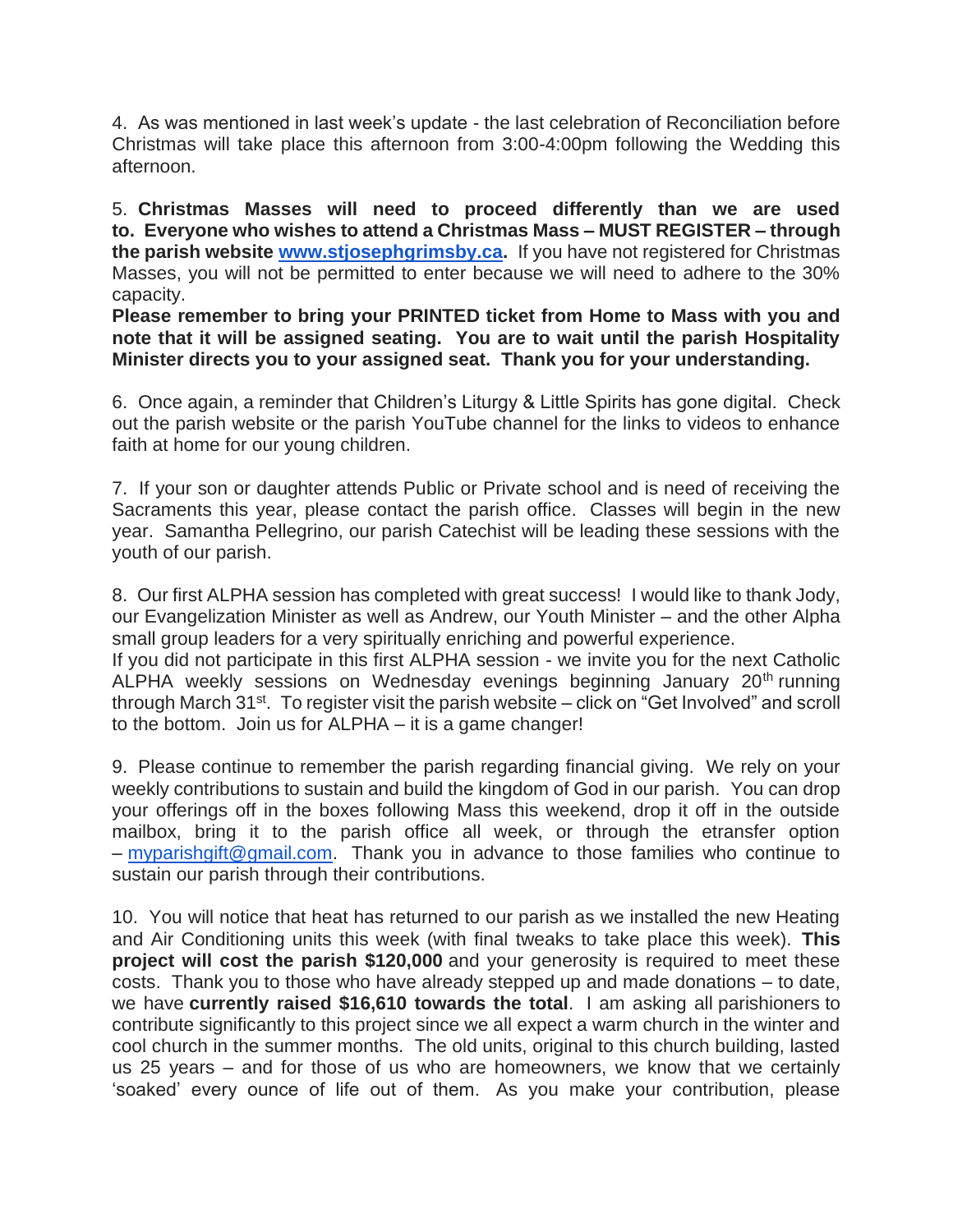write **"HEATING / AIR"** on the front of your envelope or in the memo line of an etransfer [\(myparishgift@gmail.com\)](mailto:myparishgift@gmail.com) and those funds will be counted towards your tax receipt for the end of the year. Special envelopes will be available to pick up for this project next weekend. Thank you in advance for your assistance.

11. 2021 envelopes are available for pickup in the foyer of the Church. Please pick up your envelopes for the new year which begins the end of November.

12. The Knights of Columbus are continuing to accept winter coats to share with those most in need. If you would like to donate some coats, please leave them at the parish office or in the boxes found in the foyer of the Church.

13. The parish website continues to help so many – visit [www.stjosephgrimsby.ca](http://www.stjosephgrimsby.ca/) – and our social media accounts to help enhance your faith. Also please continue to look at the parish YouTube channel for daily updates.

Facebook - <https://www.facebook.com/StJoesGrimsby/> Instagram - <https://www.instagram.com/stjoesgrimsby/> Twitter - <https://twitter.com/stjoesgrimsby>

The parish YouTube channel once again is - [https://www.youtube.com/channel/UCX5\\_TJMB7GpOw6M0LV8t9pw](https://www.youtube.com/channel/UCX5_TJMB7GpOw6M0LV8t9pw)

14. The parish Bible Study – God Talk - continues with its **next session on Tuesday December 22 at 7:00pm**. We will be studying Joel Chapters 1-4 and Amos Chapter 1. Click on the link below and join as you are encouraged to deepen your relationship with God and the study of the scriptures. If you need help setting this up – contact the parish office.

Fr-Rico Passero is inviting you to a scheduled Zoom meeting.

Topic: Fr. Rico Passero God Talk Meeting Time: This is a recurring meeting Meet anytime

Join Zoom Meeting [https://us02web.zoom.us/j/82763215683?pwd=TnFENVhveEF5VktKem1NMDVMdldzQ](https://us02web.zoom.us/j/82763215683?pwd=TnFENVhveEF5VktKem1NMDVMdldzQT09) [T09](https://us02web.zoom.us/j/82763215683?pwd=TnFENVhveEF5VktKem1NMDVMdldzQT09)

Meeting ID: 827 6321 5683 Password: GodTalk

15. Baptisms continue to be celebrated. If you wish to have your son or daughter baptized, please contact the parish office.

16. I continue to invite you all to utilize the FORMED.org platform. Again, free to all parishioners, there are NUMEROUS resources for you to check out as an individual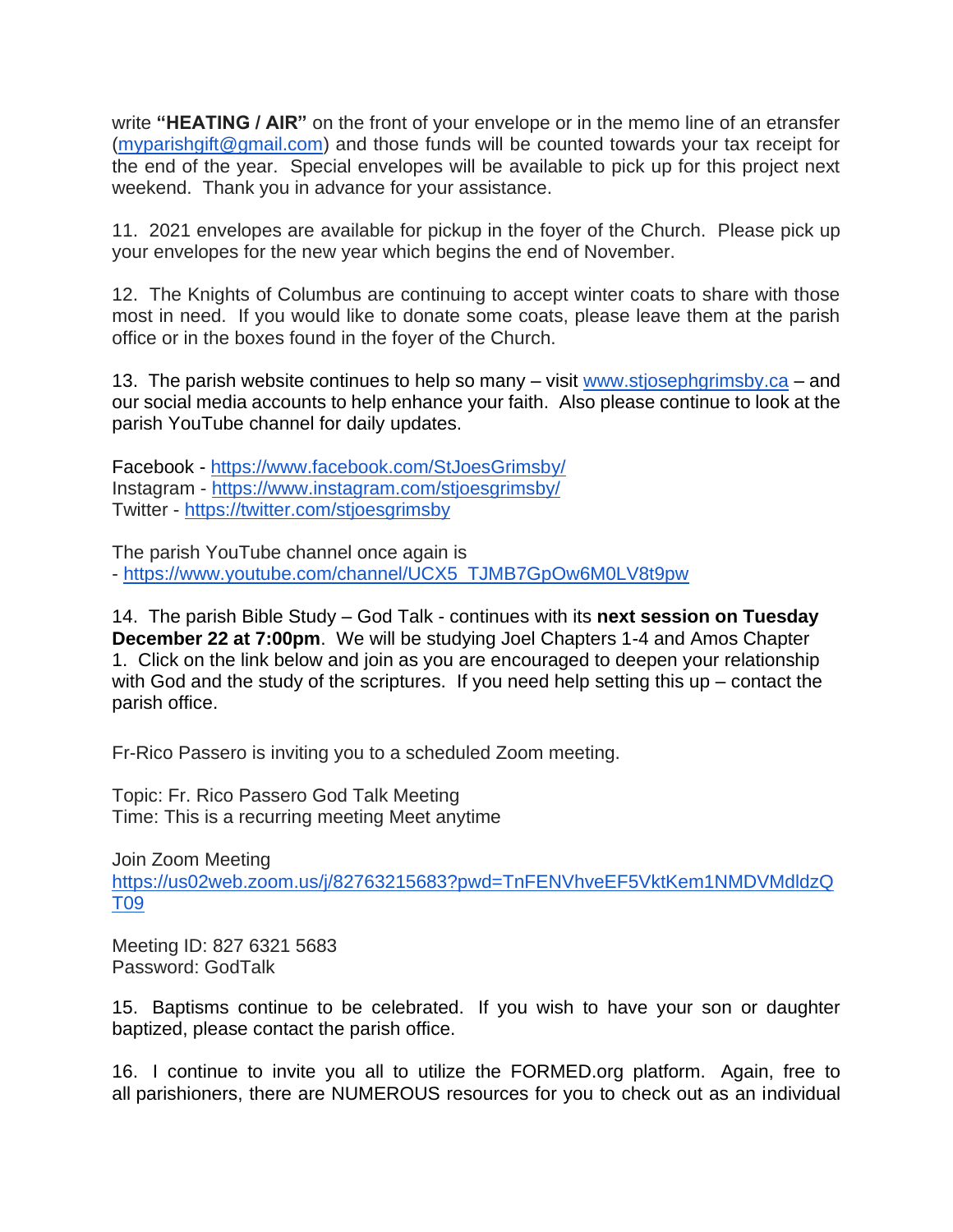and as a family. Free to all parishioners. I have again included the instructions to enroll here:

To log onto FORMED (again FREE to all parishioners)

- Visit [www.formed.org](http://www.formed.org/)
- · Click Sign up
- $Click I belong to a parish or organization$

Type St Joseph Grimsby – in the "find your parish or organization" box and click on our parish name once it populates

- Click Next
- Add your name and email address  $-$  then click sign up
- · Enjoy FORMED

17. This is the St. Joseph Schedule for the week ahead. Note that Daily Masses again can be attended in person as well as the Daily Holy Hour (Eucharistic Adoration, Rosary, Divine Mercy Chaplet, and private prayer) and will also continue to be streamed LIVE along with a daily holy hour (except for Sundays)

#### **Saturday Dec 19 –**

**Mass – 9:00am** Holy Hour – 9:30-10:30am Confessions – St. Nicholas Room – 3:00pm to 4:30pm **Mass – 5:00pm in Church**

**Sunday Dec 20th – 4 th Sunday of Advent Masses in Church – 8:30am, 10:30am, 12:30pm and 6:30pm (Live Stream Mass – 10:30am)**

# **Monday Dec 21**

 $Mass - 9:00$ am Holy Hour – 3:00pm

# **Tuesday Dec 22**

Mass – 9:00am Holy Hour – 3:00pm

# **Wednesday Dec 23**

Mass – 9:00am Holy Hour (Worship Wednesday) - 3:00pm

#### **Thursday Dec 24**

Mass  $-$  9:00am (Thursday of the 4<sup>th</sup> Week of Advent) (NOT a Christmas Mass)